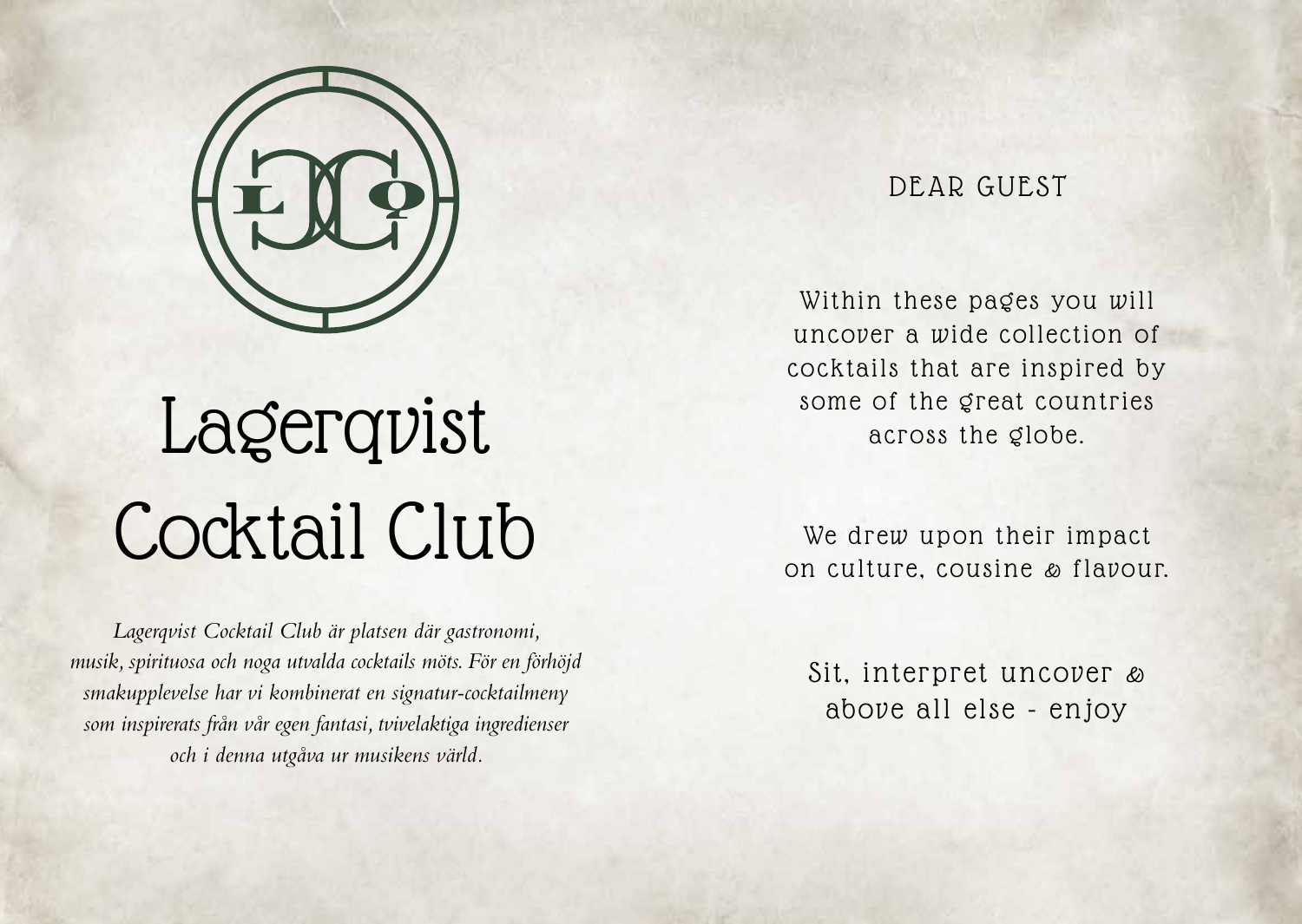



## FRESH & HERBAL

Herbacious notes that meet citrus tones that achieve a harmonious match of flavours that are common place within the mediterranean region.

Mediterranean gin, thyme, rosmary, dry vermouth, Limoncello, dittany bitters.

**ITALY**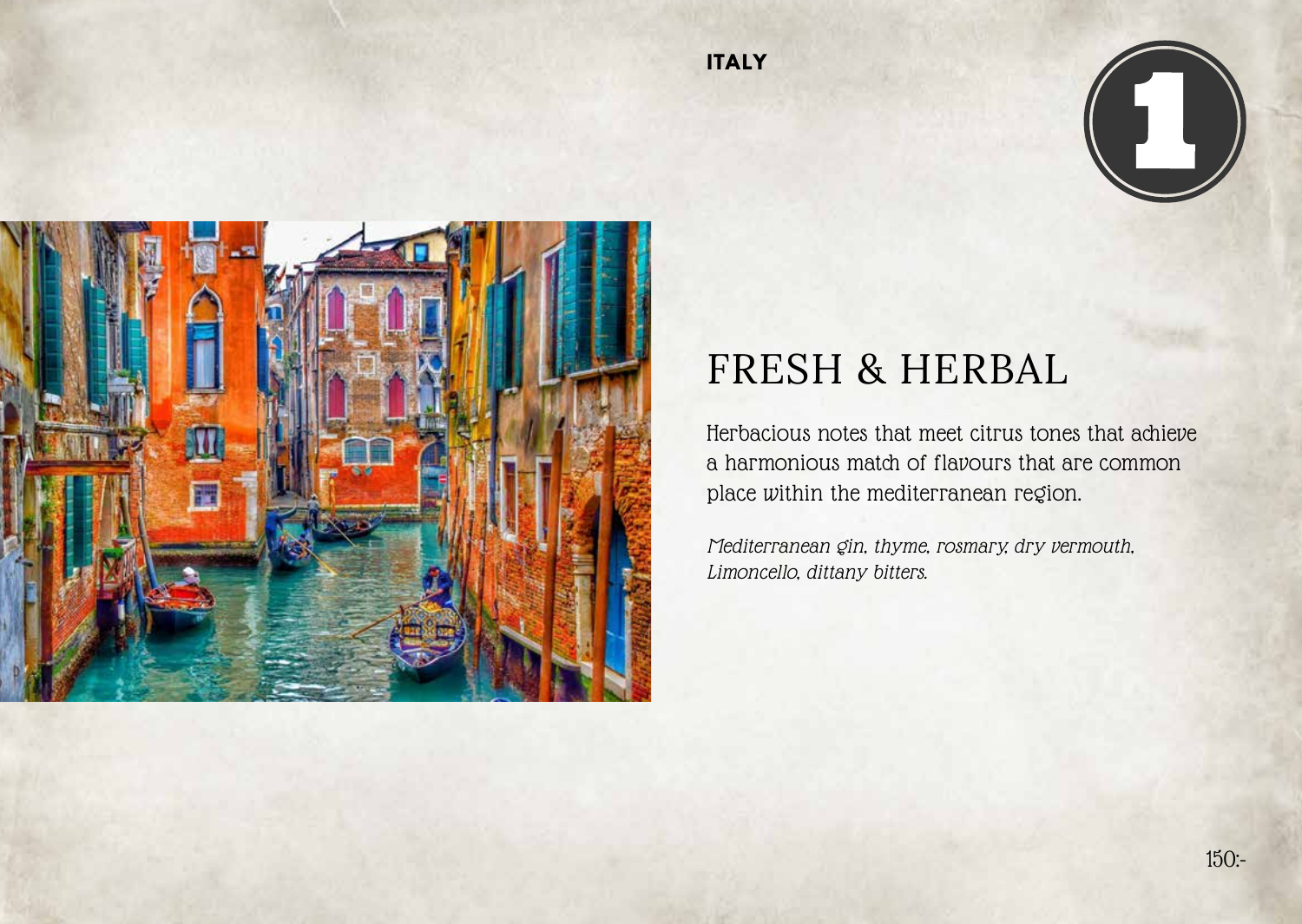

**RUSSIA**



## FRUITY & EARTHY

A liquid homage to the famed Russian cousine. Notable for its subtly sweet flavours and hinted earthy undercurrent.

Beetroot, raspberry, coriander, vodka, Maraschino, IPA.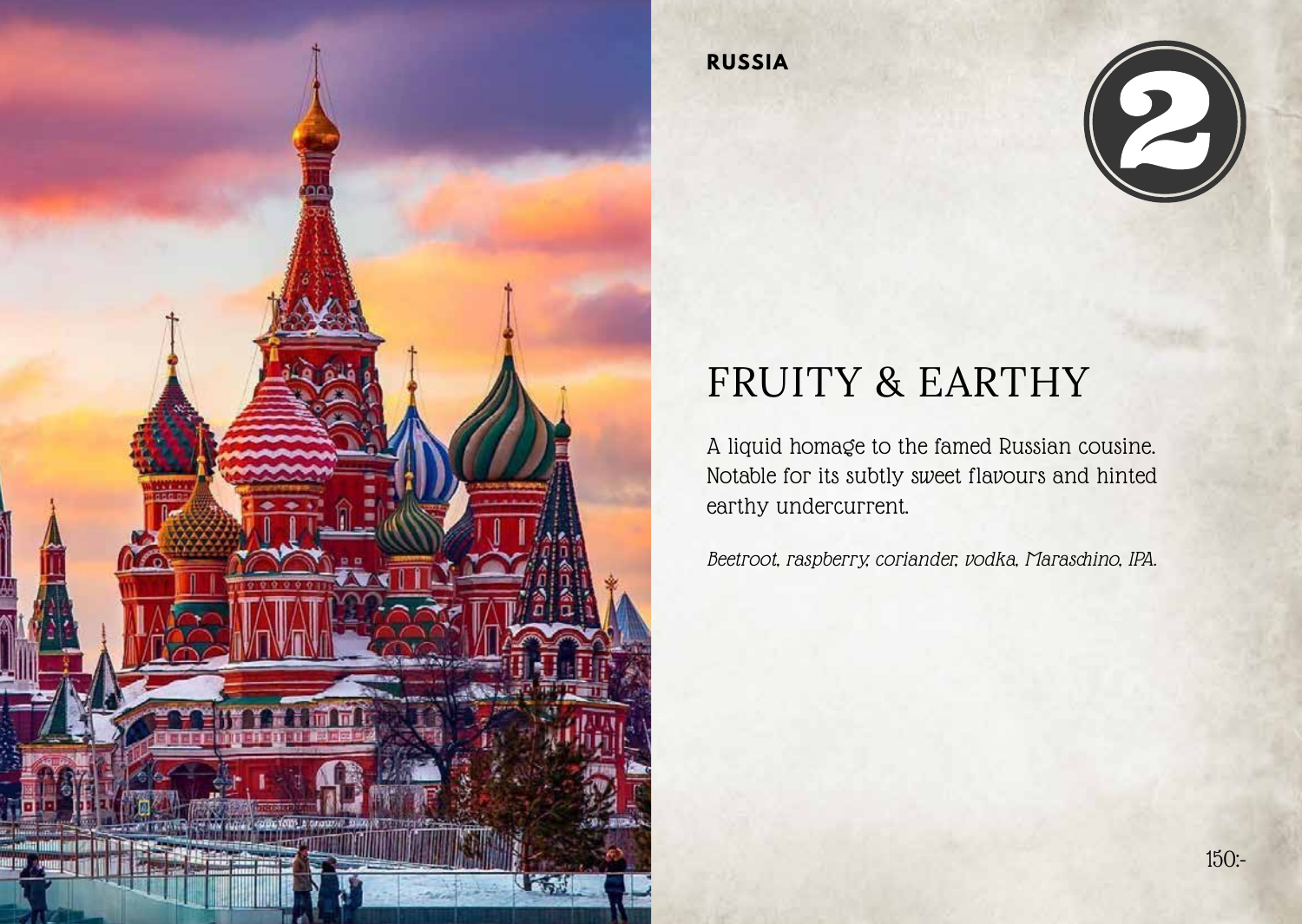





## SMOOTH & FLORAL

A drink with a soothing feel to the palate that calms and replenishes with destinguished tastes of the forest.

Jamaican rum, hibiscus, Falernum, demerara, lemon, banana bitters.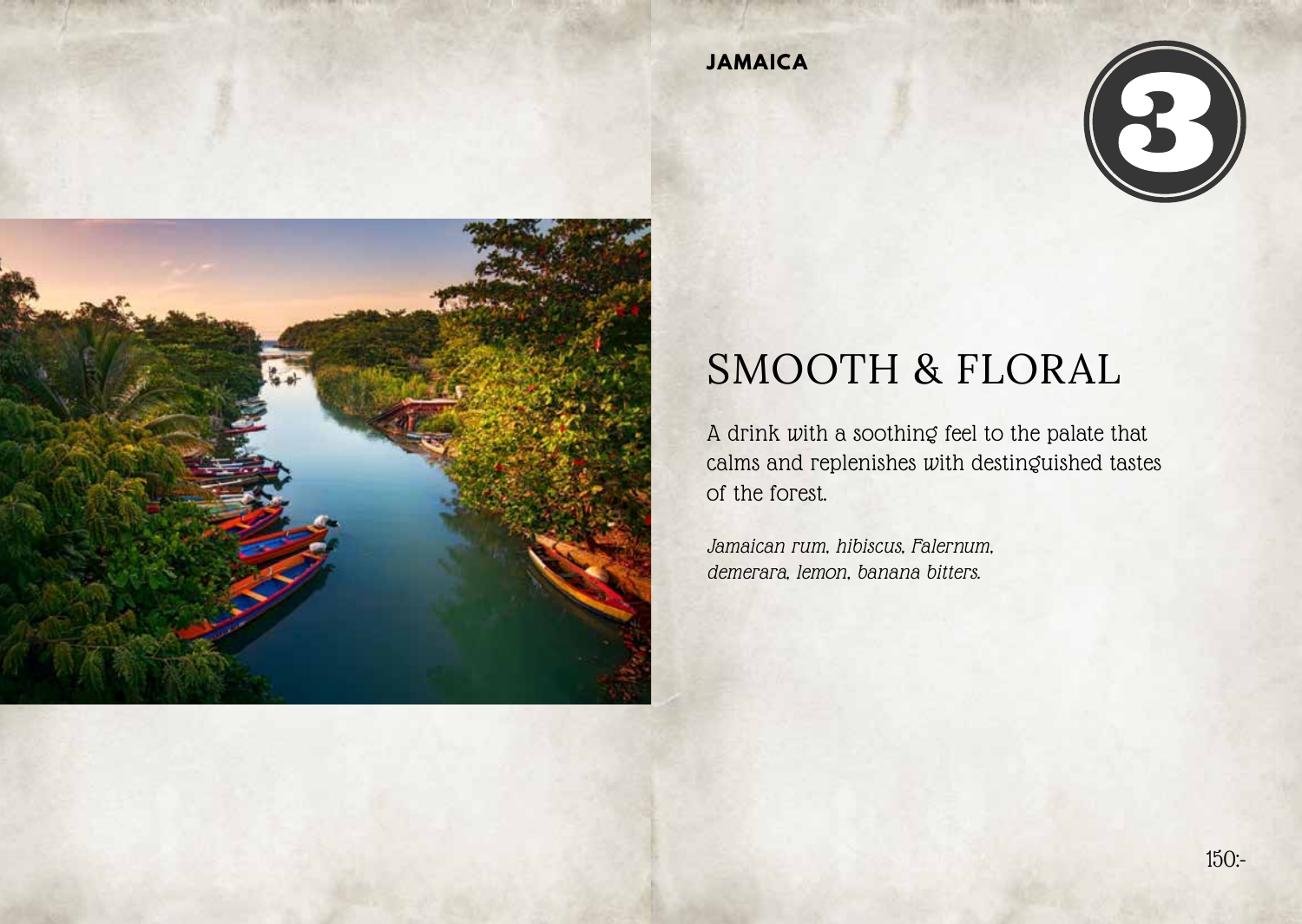**CUBA**





## TROPICAL & SPICY

Fruit blends alongside selected spices allow your palate to submerge in the Caribbean sea towards harmony.

Cuban rum, pineapple, mix of peppers, tamarind, lime, coconut foam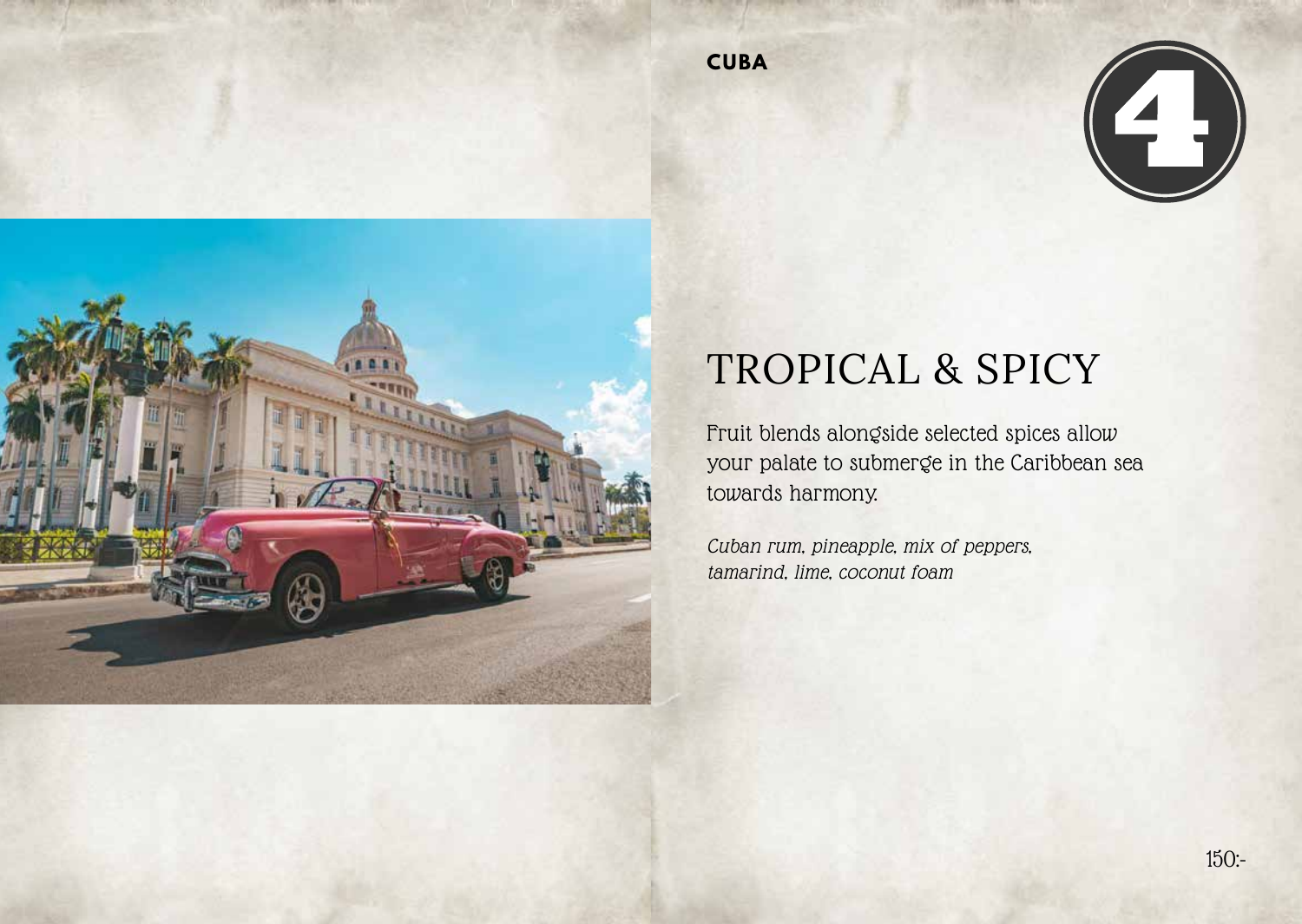



## AROMATIC & MATURE

A drink with a more developed sense of fruit and spices that unite under a smoky blanket that assists a warming glow to envelop your being.

Myrrh bourbon, cognac, sweet vermouth, date, fig, smoked with sandalwood.

**EGYPT**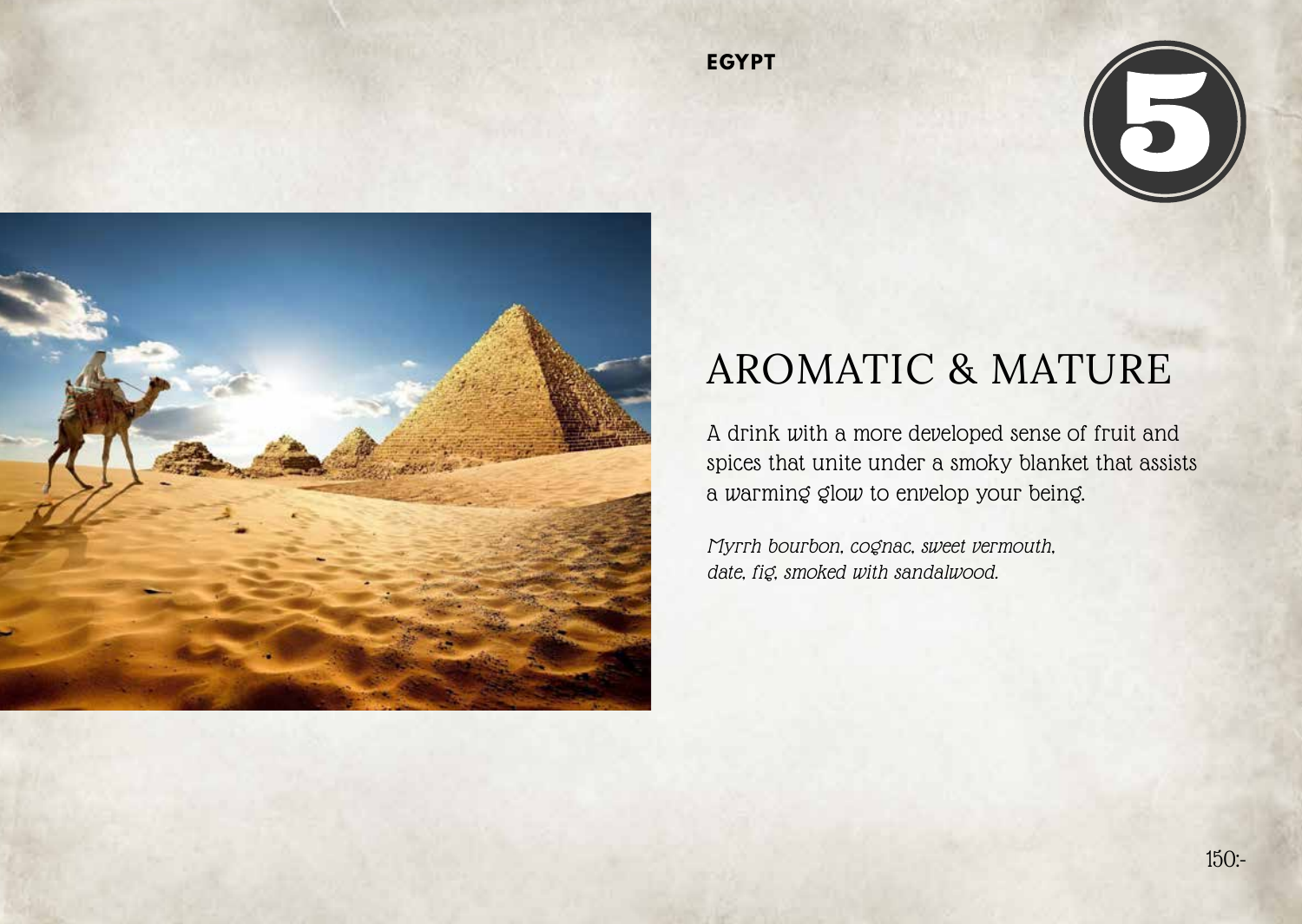### **LEBANON**





## MILD & SHARP

A sharp burst of flavours that linger as they evolve together with a soothing texture. This drink is the right amount of confusing.

Carob, genever, pastis, honey, milk, cinnamon.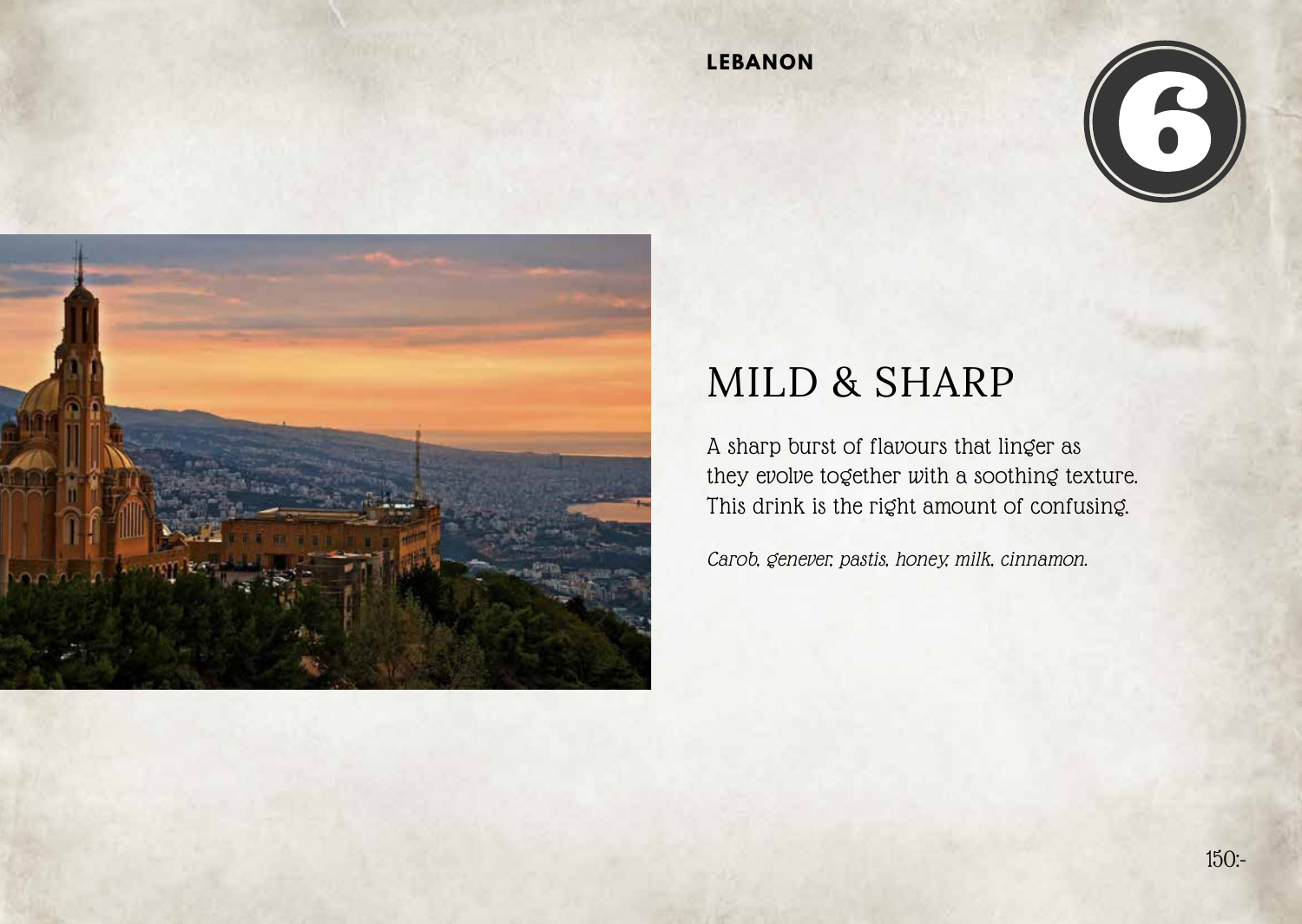





## UPLIFTING & CLEAN

A drink that eases you into comfort with a nuances reminiscent of musky patchouli smoke provides an intimate interactive experience.

Patchouli rum, bergamot, gentian, grape, mint, smoked with patchouli.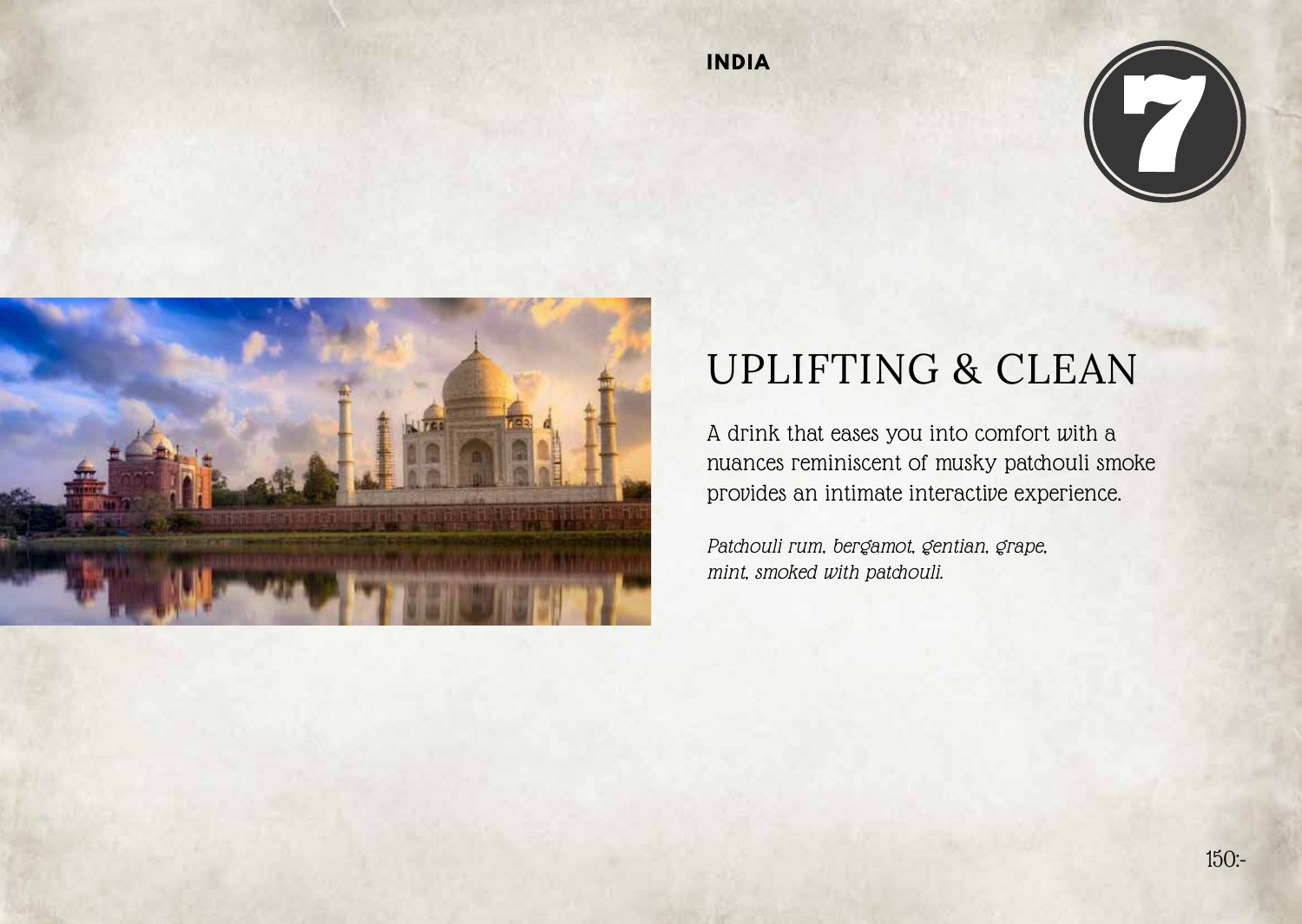## THE

## Classics

For those who want a drink that is both refined & familiar and unyielding in flavor and presentation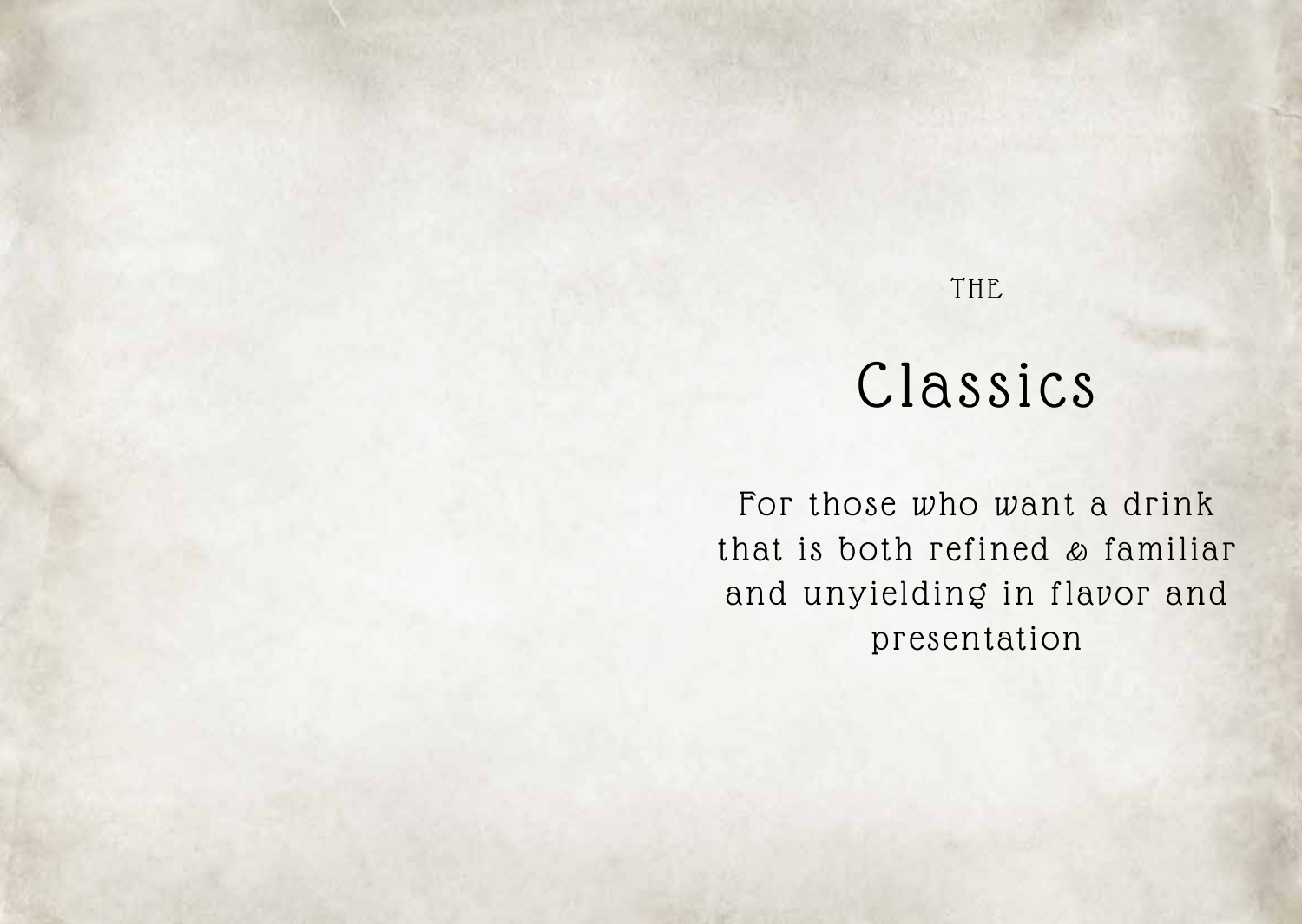OLD FASHIONED

Bourbon & bitters.

DRY MARTINI Gin, dry vermouth.

VIEUX CARRÉ

Bourbon, cognac, sweet vermouth, D.O.M, bitters.

L'HERITAGE

Cognac, Lillet, Suze, bitters.

BEES KNEES Gin, lemon, honey.

NEGRONI

Gin, sweet vermouth, campari.

SAZERAC

Cognac, sugar, absinth, bitters.

SIDECAR Cognac, cointreau, lemon.

AIRMAIL

Rum, lime, honey, champagne.

AVIATION

Gin, violette, cherry, lemon.

## THE CLASSICS — THE CLASSICS

WHITE LADY Gin, Cointreau, lemon.

CLOVER CLUB Gin, raspberry, lemon.

### PENICILLIN

Naked whiskey, ginger, honey, lemon.

ZOMBIE

Rum (a lot) falernum, absinthe, grapefruit, lime, cinnamon.

### GRASSHOPPER

Crème de menthe, cacao, half & half.

### EAST SIDE Gin, cucumber, mint, lime.

### NAKED & FAMOUS

Mezcal, Aperol, yellow chartreause, lime.

### MAI TAI

Rum, Cointreau, orgeat, lime.

### ESPRESSO MARTINI

Vodka, coffe liqueur, coffe.

### BOURBON BALL

Bourbon, cacao, hazelnut liqueur.

 $130 -$